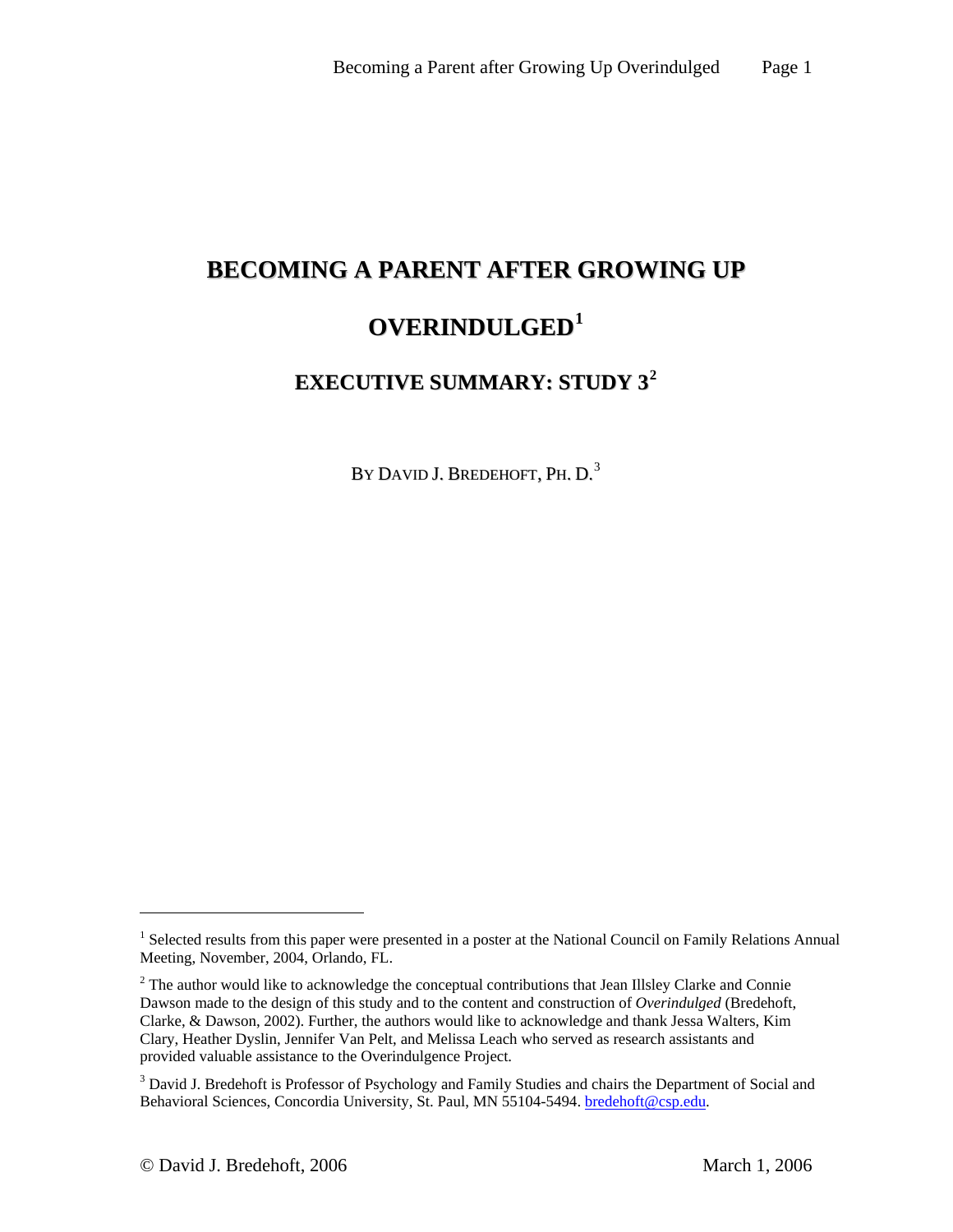# **BECOMING A PARENT AFTER GROWING UP OVERINDULGED**

## **EXECUTIVE SUMMARY: STUDY 3**

BY DAVID J. BREDEHOFT, PH. D.

#### **Purpose**

The overindulgence project began in 1996 with the mission of studying the relationship between childhood overindulgence and subsequent adult problems and parenting practices (for more information concerning the Overindulgence Project see [http://www.overindulgence.info/Research\\_Folder/Research.htm](http://www.overindulgence.info/Research_Folder/Research.htm)). This study is the third in a series of studies on overindulgence which builds on the findings of two previous studies on overindulgence: Bredehoft, Mennicke, Potter, & Clarke (1998) and Bredehoft & Leach (2006). This study explores the relationship between childhood overindulgence and parenting beliefs: self-esteem, dysfunctional attitudes, and locus of control. Further, it empirically tests the hypothesis of three types of overindulgence: Material Overindulgence (Too Many Things), Structural Overindulgence (Lack of Rules, Soft Structure), and Relational Overindulgence (Over-Nurture).

#### **Method and Data Collection**

The sample consisted of 3[4](#page-1-0)8 participants<sup>4</sup> (89% female, 11% male; ages 26-95) from 39 states and 12 additional countries. Participants logged onto the study's web page (Clarke, Dawson & Bredehoft, 2006). Once participants read and agreed to the consent form they answered a questionnaire consisting of demographic data, the 14-item author developed likert-style inventory *OVERINDULGED* (Bredehoft, Clarke, & Dawson, 2002), and a series of normed, validated psychological inventories: *Family Adaptability and Cohesion Evaluation Scales*, FACES (Olson, Portner, & Lavee, 1986); *Rosenberg Self-Esteem Scale*, RSES (Rosenberg, 1979), *Dysfunctional Attitude Scale*, DAS (Weissman & Beck, 1979; Weissman, 1980); and the *Parental Locus of Control Scale*, PLOC (Campis, Lyman, & Prentice-Dunn, 1986). Participants submitted their data electronically for analysis.

 $\overline{a}$ 

<span id="page-1-0"></span><sup>&</sup>lt;sup>4</sup> The total sample numbered 391. This analysis was conducted with a sub-sample of 348 after non-parents were removed.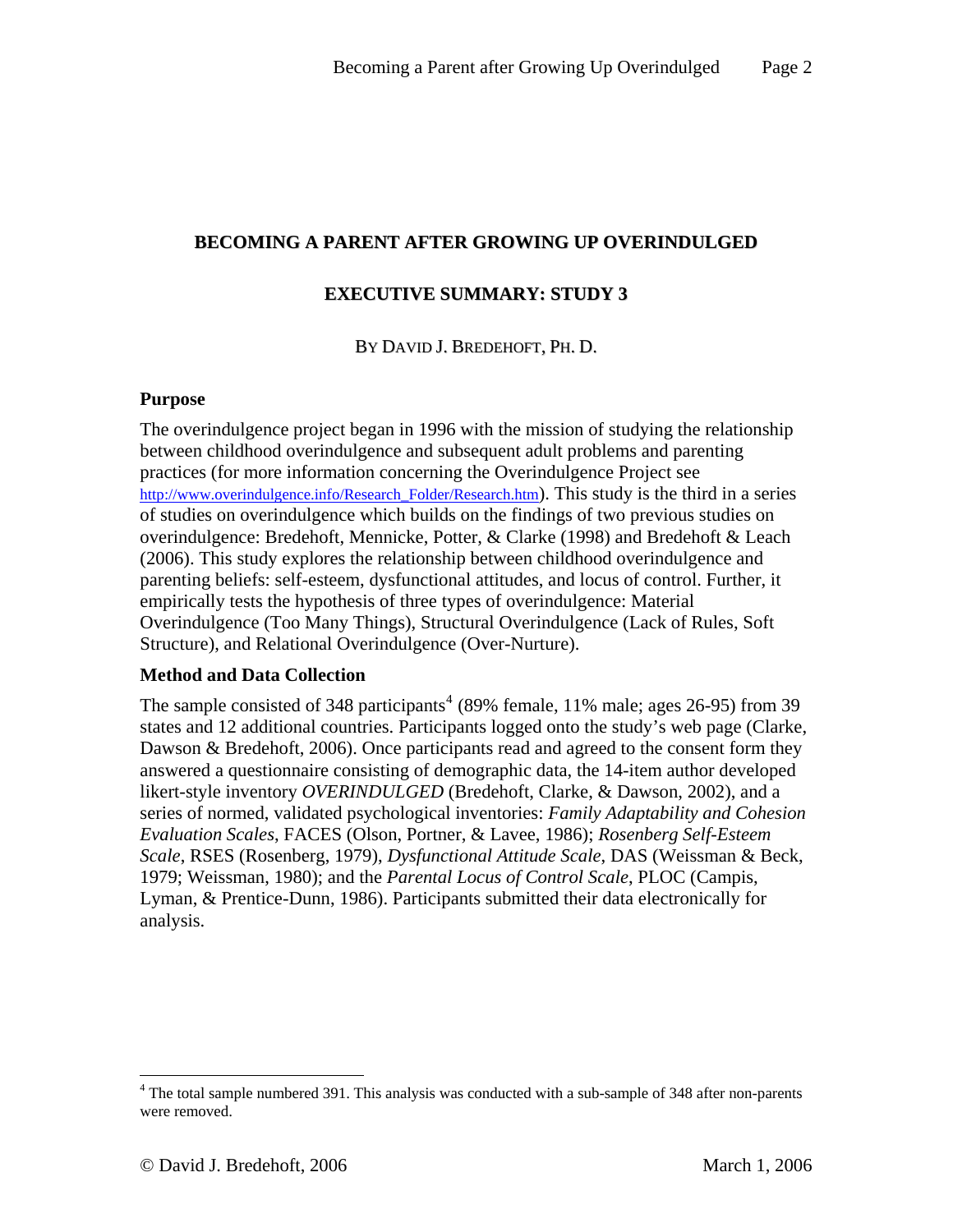## **Results**

The more Parents were overindulged as children (See Table 1):

- the greater family adaptability in their family of procreation;
- the lower self-esteem; and
- the greater frequency of dysfunctional attitudes.

Parents who were overindulged as children (See Table 2):

- hold ineffective parenting beliefs overall;
- think their child controls their lives;
- believe they are ineffective parents;
- believe they have little control over their children
- believe in fate or chance when it comes to parenting; and
- as predicted, do not believe they are responsible for their children's behavior.

This study provides evidence that the items in *OVERINDULGED* used to measure childhood overindulgence:

- can be utilized as a scale because the items have a high degree of internal consistency (See Table 3);
- load into three factors, providing empirical evidence for three types of overindulgence: (1) Material Overindulgence (Too Many Things); (2) Structural Overindulgence (Soft Structure); and (3) Relational Overindulgence (Over-Nurture) (See Table 4).

|                                 |            |           |           |          | h |  |
|---------------------------------|------------|-----------|-----------|----------|---|--|
| 1. <i>OVERINDULGED</i> ()       |            |           |           |          |   |  |
| 2. Family Adaptability          | $.129*$    |           |           |          |   |  |
| 3. Family Cohesion              | $-0.095$   | $.193***$ |           |          |   |  |
| 4. Rosenberg Self-Esteem        | $-101*$    | $.102*$   | $.277***$ |          |   |  |
| 5. Dysfunctional Attitude Scale | $-.227***$ | .070      | $.184***$ | $611***$ |   |  |

### **TABLE 1 Overindulged as a Child Correlated with Scale Sum Scores**

n = 391. Note: \*p <. 05, \*\*p <. 01, \*\*\*p <.001, () = Bredehoft, D. J., Clarke, J. I., & Dawson, C. (2002). *OVERINDULGED*. Indicators of overindulgence scale information available from the primary author.

**\_\_\_\_\_\_\_\_\_\_\_\_\_\_\_\_\_\_\_\_\_\_\_\_\_\_\_\_\_\_\_\_\_\_\_\_\_\_\_\_\_\_\_\_\_\_\_\_\_\_\_\_\_\_\_\_\_\_\_\_\_\_\_\_\_\_\_\_\_\_\_\_**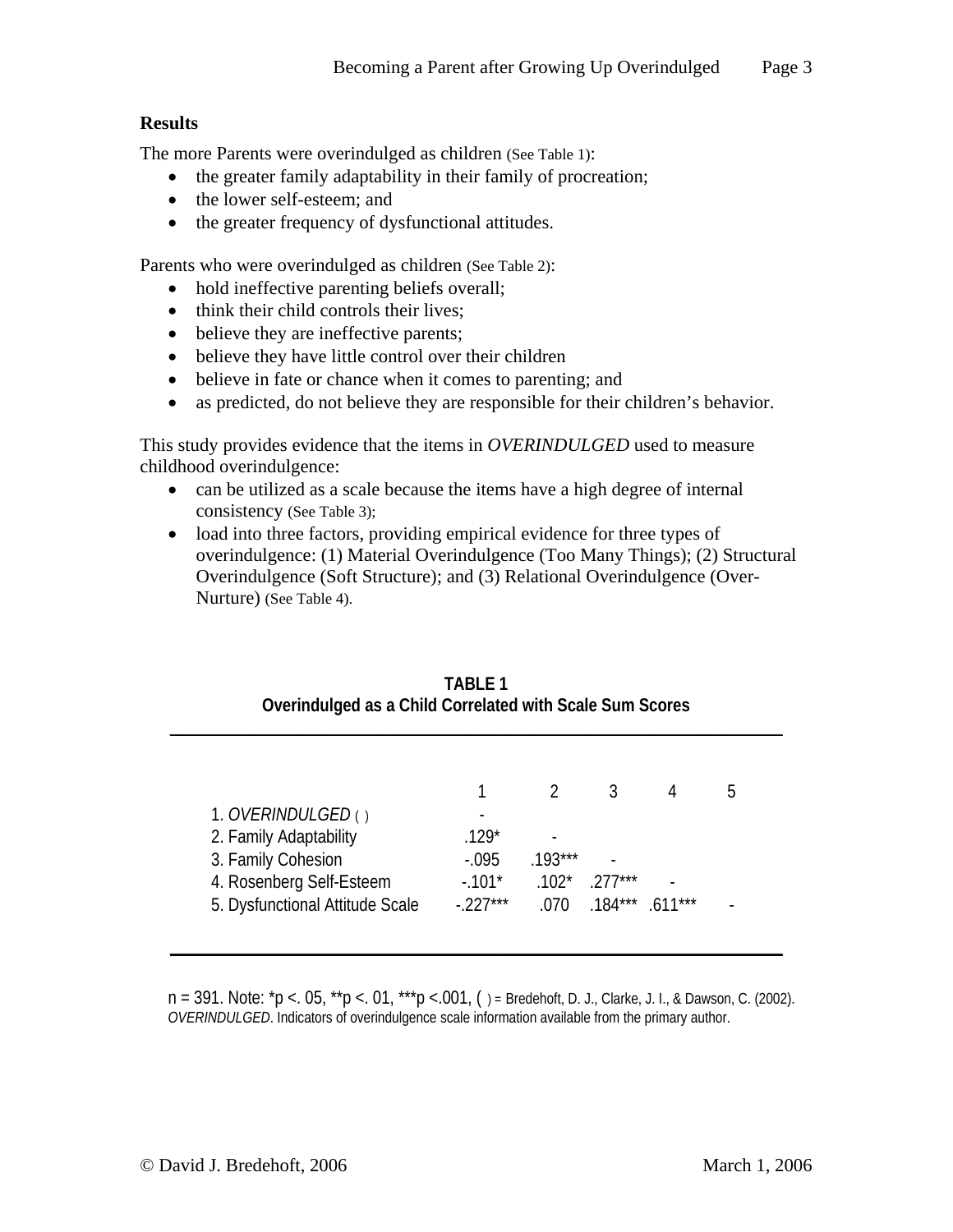|                                        |           |                                      | 3                      | 4 | 5 | 6 |  |
|----------------------------------------|-----------|--------------------------------------|------------------------|---|---|---|--|
| 1. <i>OVERINDULGED</i> ( $\triangle$ ) |           |                                      |                        |   |   |   |  |
| 2. PLOC Sum Score                      | $.244***$ |                                      |                        |   |   |   |  |
| 3. Parental Efficacy                   | $.206***$ | .681**                               |                        |   |   |   |  |
| 4. Parental Responsibility             | .008.     | $.547***$                            | $.266***$              |   |   |   |  |
| 5. Child Control of Parent's Life      | 295***    | $623***$                             | 428*** 079             |   |   |   |  |
| 6. Parent Belief in Fate               | $.200***$ | $.658***$                            | $.355***.114*$ .372*** |   |   |   |  |
| 7. Parent Control of Child's           | $.144***$ | $769***$ 377*** 289*** 352*** 324*** |                        |   |   |   |  |
| <b>Behavior</b>                        |           |                                      |                        |   |   |   |  |
|                                        |           |                                      |                        |   |   |   |  |

**TABLE 2 Overindulged as a Child Correlated with Parental Locus of Control Scores** 

**\_\_\_\_\_\_\_\_\_\_\_\_\_\_\_\_\_\_\_\_\_\_\_\_\_\_\_\_\_\_\_\_\_\_\_\_\_\_\_\_\_\_\_\_\_\_\_\_\_\_\_\_\_\_\_\_\_\_\_\_\_\_\_\_\_\_\_\_\_\_\_\_**

 $n = 348$ . Note:  $\sp{\star}$ p <. 05,  $\sp{\star}$ \*p <. 01,  $\sp{\star}$ \*p <.001,  $\left(\triangleq\right)$  = Bredehoft, D. J., Clarke, J. I., & Dawson, C. (2002). *OVERINDULGED*. Indicators of overindulgence scale information available from the primary author.

**TABLE 3 Overindulged as a Child Correlated with** *OVERINDULGED* **<sup>△</sup> Individual Items** 

**\_\_\_\_\_\_\_\_\_\_\_\_\_\_\_\_\_\_\_\_\_\_\_\_\_\_\_\_\_\_\_\_\_\_\_\_\_\_\_\_\_\_\_\_\_\_\_\_\_\_\_\_\_\_\_\_\_\_\_\_\_\_\_\_\_\_\_\_\_\_\_\_\_\_\_\_**

|                                                   | 1                 | $\mathfrak{D}$                                          | 3              | 4 | 5                            | 6    | 7                                                                    | 8    | 9       | 10 <sup>1</sup> | 11             | 12   | 13        | 14 |
|---------------------------------------------------|-------------------|---------------------------------------------------------|----------------|---|------------------------------|------|----------------------------------------------------------------------|------|---------|-----------------|----------------|------|-----------|----|
| Dverindulged as child <sup>1</sup>                |                   |                                                         |                |   |                              |      |                                                                      |      |         |                 |                |      |           |    |
| 2. Did things for me                              | $.430***$         | $\sim$                                                  |                |   |                              |      |                                                                      |      |         |                 |                |      |           |    |
| 3. Chores                                         |                   | .322*** .381***                                         |                |   |                              |      |                                                                      |      |         |                 |                |      |           |    |
| 4. Clothes                                        |                   | .443*** .264*** .201***                                 |                |   |                              |      |                                                                      |      |         |                 |                |      |           |    |
| 5. Privileges                                     |                   | .443*** .270*** .253*** .572***                         |                |   |                              |      |                                                                      |      |         |                 |                |      |           |    |
| 6. Toys                                           |                   | .544*** .298*** .211*** .513*** .448***                 |                |   |                              |      |                                                                      |      |         |                 |                |      |           |    |
| 7. Freedom                                        |                   | .370*** .210*** .254*** .250*** .496*** .253***         |                |   |                              |      | $\sim$ $-$                                                           |      |         |                 |                |      |           |    |
| 8. Dominate the family                            |                   | .469*** .261*** .299*** .281*** .363*** .254*** .367*** |                |   |                              |      |                                                                      |      |         |                 |                |      |           |    |
| 9. Skills                                         | $.151***$ $.117*$ |                                                         | $.291***$ .047 |   | $-.004$                      | .080 | $.243***$ .122*                                                      |      |         |                 |                |      |           |    |
| 10. Parents over-loving                           |                   | .488*** .374*** .137*                                   |                |   |                              |      | .181** .162** .250*** .206*** .275*** .088                           |      |         |                 |                |      |           |    |
| 11. Rules                                         |                   |                                                         |                |   |                              |      | .254*** .148** .487*** .139** .306*** .149** .506*** .300*** .360*** |      |         | .082            |                |      |           |    |
| 12. Enforce rules                                 |                   | .121* .422*** .174** .422.                              |                |   |                              |      | .279*** .164** .505*** .313*** .333***                               |      |         | .096            | $.857***$      |      |           |    |
| 13. Activities, sports, camps .273*** .169** .015 |                   |                                                         |                |   | .260*** .227*** .362*** .058 |      |                                                                      | .084 | $-.071$ | $.130*$         | $-146** -135*$ |      |           |    |
| 14. Entertained me                                |                   | .469*** .222*** .088                                    |                |   |                              |      | .387*** .315*** .405*** .166** .179**                                |      | .084    | $.333***$ .045  |                | .028 | $.465***$ |    |

Note: n = 348. \*p<.05, \*\*p<.01, \*\*\*p <.001, 2-tailed; ‡ Overindulged as a child = single item; ≏ Bredehoft, D. J., Clarke, J. I., & Dawson, C. (2002). *OVERINDULGED*. Indicators of overindulgence scale information available from the primary author.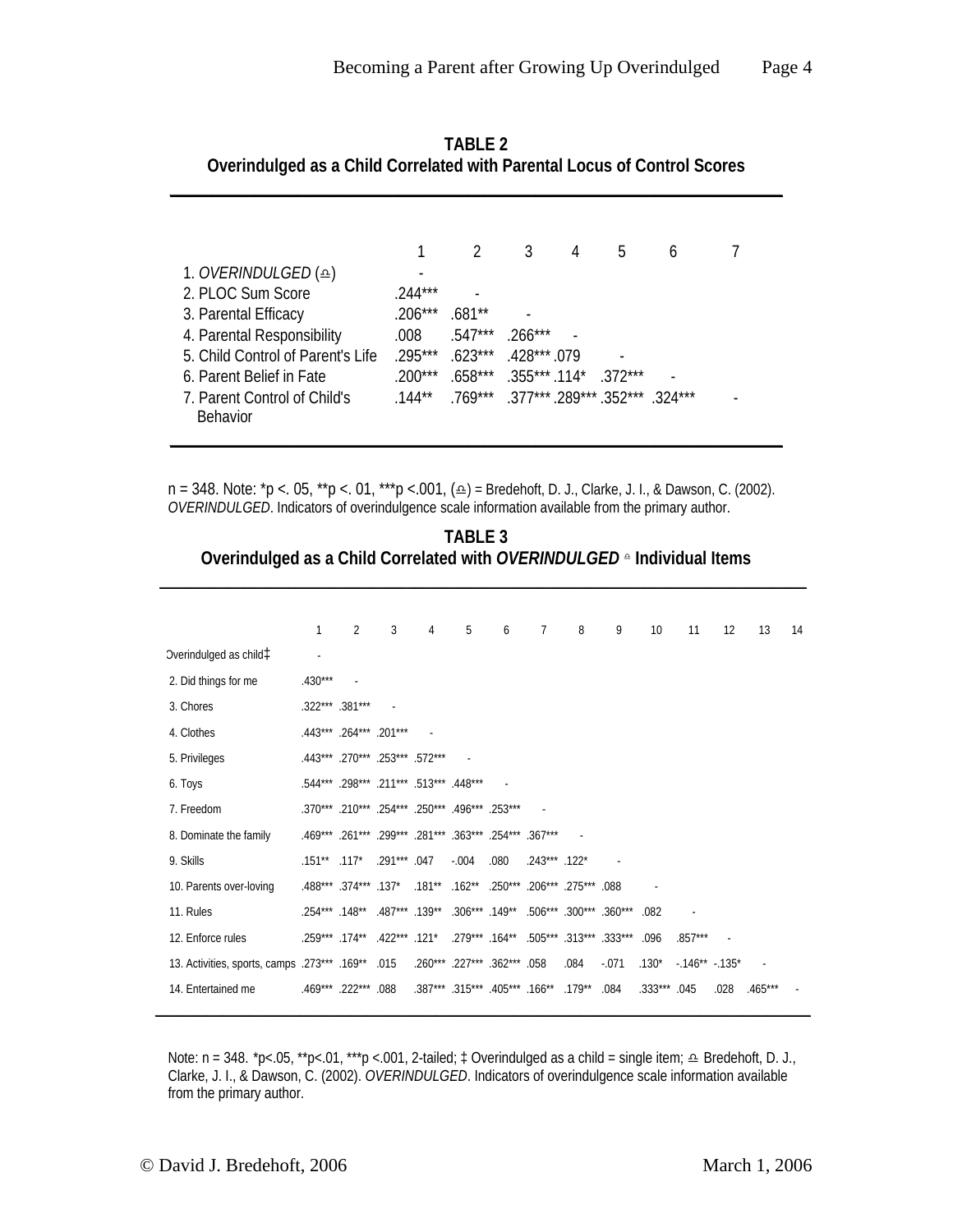# **TABLE 4**

# **Factor Loadings for** *OVERINDULGED* <sup>K</sup> **\_\_\_\_\_\_\_\_\_\_\_\_\_\_\_\_\_\_\_\_\_\_\_\_\_\_\_\_\_\_\_\_\_\_\_\_\_\_\_\_\_\_\_\_\_\_\_\_\_\_\_\_\_\_\_\_\_\_\_\_\_\_\_\_\_\_\_\_\_\_\_\_\_\_**

| Factor                           | <i>OVERINDULGED</i> Items <sup></sup> <sup>≏</sup> | <b>Factor Loading</b> |
|----------------------------------|----------------------------------------------------|-----------------------|
| Factor 1                         | Clothes                                            | .746                  |
| Material                         | Toys                                               | .718                  |
| Overindulgence<br>(Too Many      | Privileges                                         | .767                  |
| Things)                          | Entertained me                                     | .638                  |
|                                  | Activities, lessons, sports and camps              | .593                  |
|                                  | <b>Rules</b>                                       | .901                  |
| Factor 2                         | Enforced rules                                     | .874                  |
| Structural<br>Overindulgence     | Chores                                             | .588                  |
| (Soft Structure)                 | Freedom                                            | .637                  |
|                                  | Dominate the family                                | .389                  |
|                                  | <b>Skills</b>                                      | .499                  |
| Factor 3                         | Parents over-loving                                | .745                  |
| Relational                       | Did things for me                                  | .707                  |
| Overindulgence<br>(Over-Nurture) |                                                    |                       |

Note: n= 390. Extraction method: Principal Component Analysis. Rotation Method: Varimax with Kaiser normalization. Rotation convergence in 5 iterations.  $\triangle$  Bredehoft, D. J., Clarke, J. I., & Dawson, C. (2002). *OVERINDULGED*. Indicators of overindulgence scale information available from the primary author.

# **Limitations**

Several limitations for this study exist. First, the sample is largely made up of mothers (females) (89%) and the results therefore should be cautiously applied to fathers (males). Second, participants were recruited through the Overindulgence Project's webpage [www.overindulgence.info](http://www.overindulgence.info/). There may be a selection bias related to individuals who visit this page seeking information about overindulgence.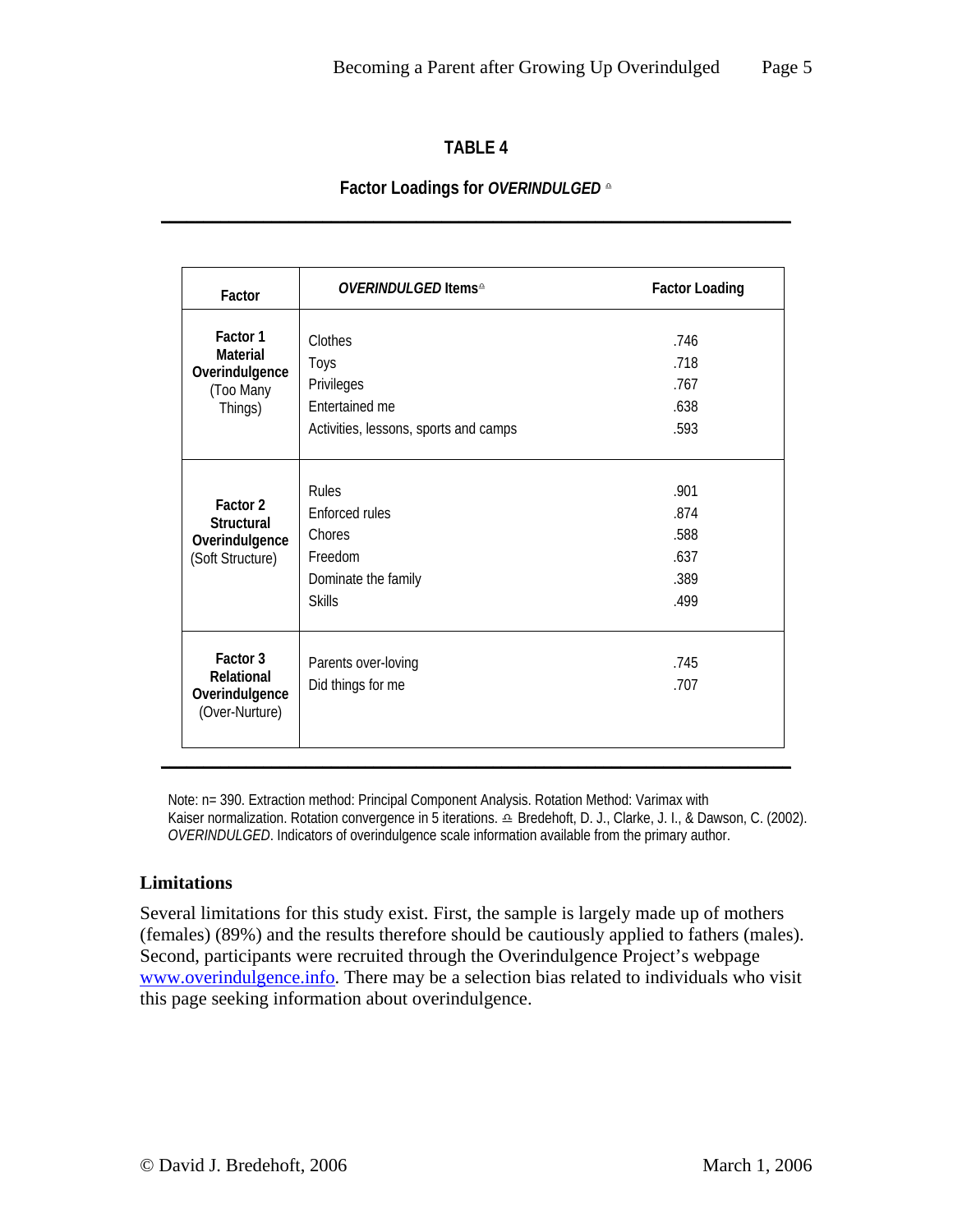# **Conclusions**

- 1. This study suggests that childhood overindulgence becomes an influencing factor when children grow up and later become parents themselves.
- 2. This study demonstrates a connection between childhood overindulgence and parental attitudes: (a) greater family adaptability in family of procreation, (b) lower self-esteem, (c) greater frequency of dysfunctional thoughts which have been linked to mental health problems such as depression (Weissman & Beck, 1978; Weissman, 1980) and problematic interpersonal behaviors (Whisman & Friedman, 1998).
- 3. Further, overindulged children appear to grow up to become "ineffective parents" believing that:
	- their child controls their lives not visa versa;
	- as parents they have little control over their children;
	- it is fate or chance that causes parents to have "good children";
	- they are not responsible for their child's behavior.
- 4. Finally, this study provides empirical evidence for three types of overindulgence: (1) Material Overindulgence (Too Many Things); (2) Structural Overindulgence (Soft Structure); and (3) Relational Overindulgence (Over- Nurture).

# **References**

- Bredehoft, D. J., Clarke, J. I., & Dawson, C. (2002). *OVERINDULGED.* Indicators of overindulgence scale information is available from the primary author: C/O Concordia University – St. Paul, 275 Syndicate Street North, St. Paul, MN 55104; [bredehoft@csp.edu.](mailto:bredehoft@csp.edu)
- Bredehoft, D. J., & Leach, M. (2006). Influence of childhood overindulgence on young adult dispositions: Executive summary - study 2. Retrieved March 5, 2006 from [http://www.overindulgence.info.](http://www.overindulgence.info/)
- Bredehoft, D. J., Mennicke, S. A., Potter, A. M., & Clarke, J. I. (1998). Perceptions attributed by adults to parental overindulgence during childhood. *Journal of Marriage and Family Consumer Sciences Education, 16*, 3-17.
- Campis, L. K., Lyman, R. D., & Prentice-Dunn, S. (1986). The parental locus of control scale: Development and validation. Journal of Clinical Child Psychology, 15(3), 260-267.
- Clarke, J. I., Dawson, C., & Bredehoft, D. J. (2006). *How much is enough? Homepage*. Retrieved February 6, 2006 from [http://www.overindulgence.info](http://www.overindulgence.info/).
- Olson, D. H., Portner, J., & Lavee, Y. (1986). Circumplex model VII: Validations studies and FACES-III. *Family Process*, *25*, 337-351.
- Rosenberg, M. (1979). *Conceiving the self*. New York: Basic Books.